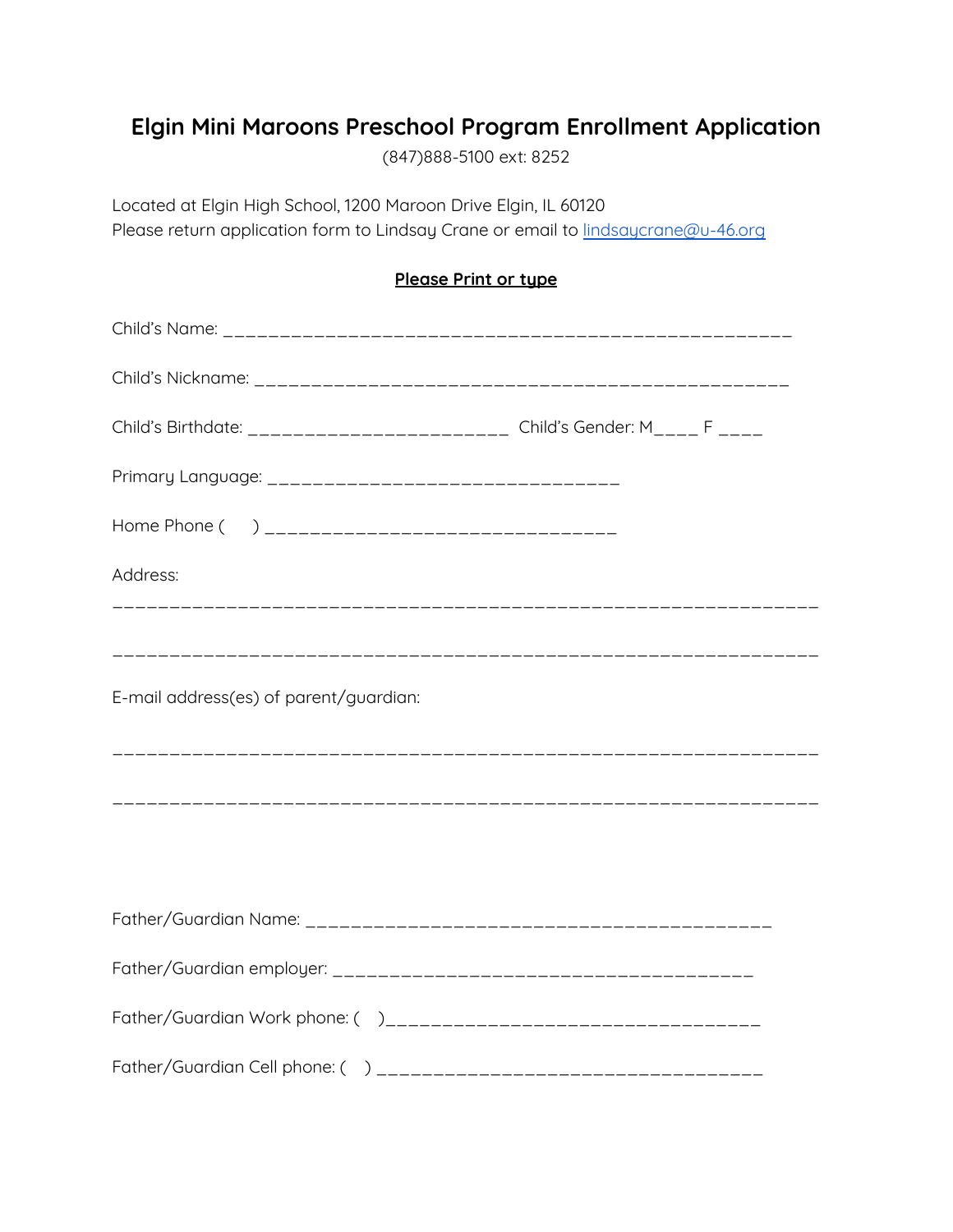## **Mini Maroons Preschool Additional Information**

Does the child being enrolled have siblings? If yes, please list names and ages below:

| Sibling Name | Age |
|--------------|-----|
|              |     |
|              |     |
|              |     |
|              |     |

Does the child being enrolled have allergies? If yes, please list below and include specific instructions that the preschool staff needs to know regarding each allergy.

Is your child right handed or left handed? (you can circle one)